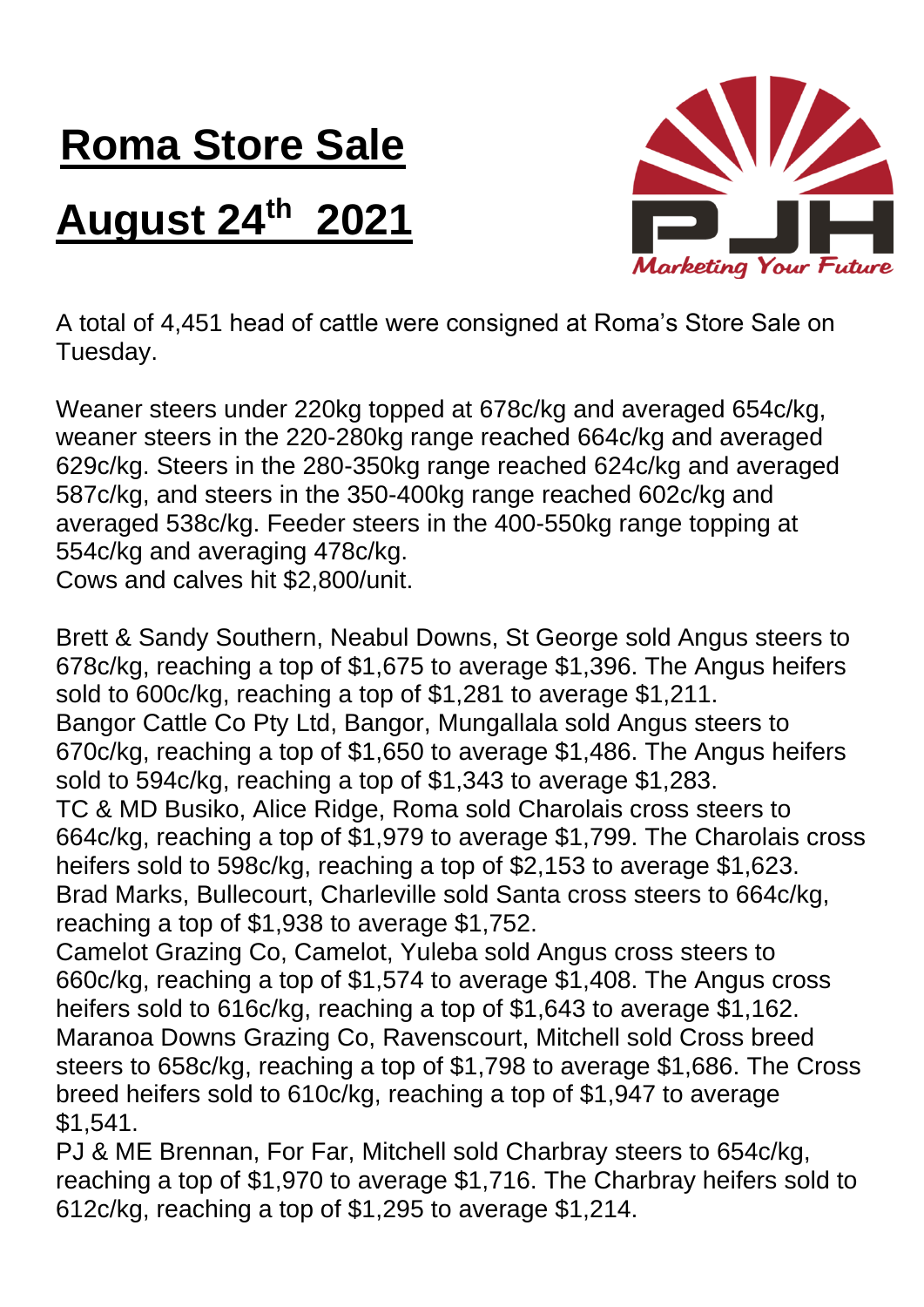KG & DH Allen Discretionary Trust, Allbro Downs, Injune sold Charolais cross steers to 652c/kg, reaching a top of \$1,341 to average \$1,341. PD & DD Edwards, Possamunga, Quilpie sold Santa cross steers to 650c/kg, reaching a top of \$2,052 to average \$1,724.

GB & MS Freshwater, Overflow, Mitchell sold Droughtmaster cross steers to 646c/kg, reaching a top of \$1,978 to average \$1,593.

RS Loughnan, Alicker, Roma sold Charolais cross steers to 644c/kg, reaching a top of \$1,823 to average \$1,554. The Charbray cross heifers sold to 622c/kg, reaching a top of \$1,461 to average \$1,426.

PJ & CR Britton, Brighton Downs, Winton sold Santa cross steers to 632c/kg, reaching a top of \$2,316 to average \$2,012.

G Wilson, Killoran, Injune sold Charolais cross steers to 602c/kg, reaching a top of \$2,185 to average \$2,076. The Charolais cross heifers sold to 532c/kg, reaching a top of \$2,035 to average \$1,851.

Farmleigh Grazing, Tunis, Injune sold Charolais cross steers to 600c/kg, reaching a top of \$2,342 to average \$2,115.

Lynne Denton, Lorne Downs, Augathella sold Cross breed steers to 598c/kg, reaching a top of \$1,831 to average \$1,831.

Bass Cattle Co, Muldoon, Mungallala sold Santa cross steers to 588c/kg, reaching a top of \$1,817 to average \$1,685. The Santa cross mickey bulls sold to 576c/kg, reaching a top of \$1,833 to average \$1,789. The Santa bulls sold to 376c/kg, reaching a top of \$3,244 to average \$2,218.

EJ & CF Rolfe, Marie Downs, Roma sold Charolais cross steers to 586c/kg, reaching a top of \$2,092 to average \$2,092. The Charolais cross heifers sold to 564c/kg, reaching a top of \$1,922 to average \$1,798.

JA Henricks, Garfield, Injune sold Angus steers to 579c/kg, reaching a top of \$2,130 to average \$2,035.

West Farming Pty, Loomeah, Roma sold Angus cross steers to 554c/kg, reaching a top of \$2,544 to average \$2,399.

Tarabah Grazing Co, Tarabah, Tambo sold Red poll steers to 534c/kg, reaching a top of \$2,266 to average \$2,014.

Ferguson Cattle Co, Annie-Vale, Roma sold Angus steers to 516c/kg, reaching a top of \$2,212 to average \$2,146.

WT & JA Harris, Quebec, Roma sold Charolais steers to 428c/kg, reaching a top of \$2,472 to average \$2,303.

Nissi Farming sold Angus cross steers to 420c/kg, reaching a top of \$2,750 to average \$2,617.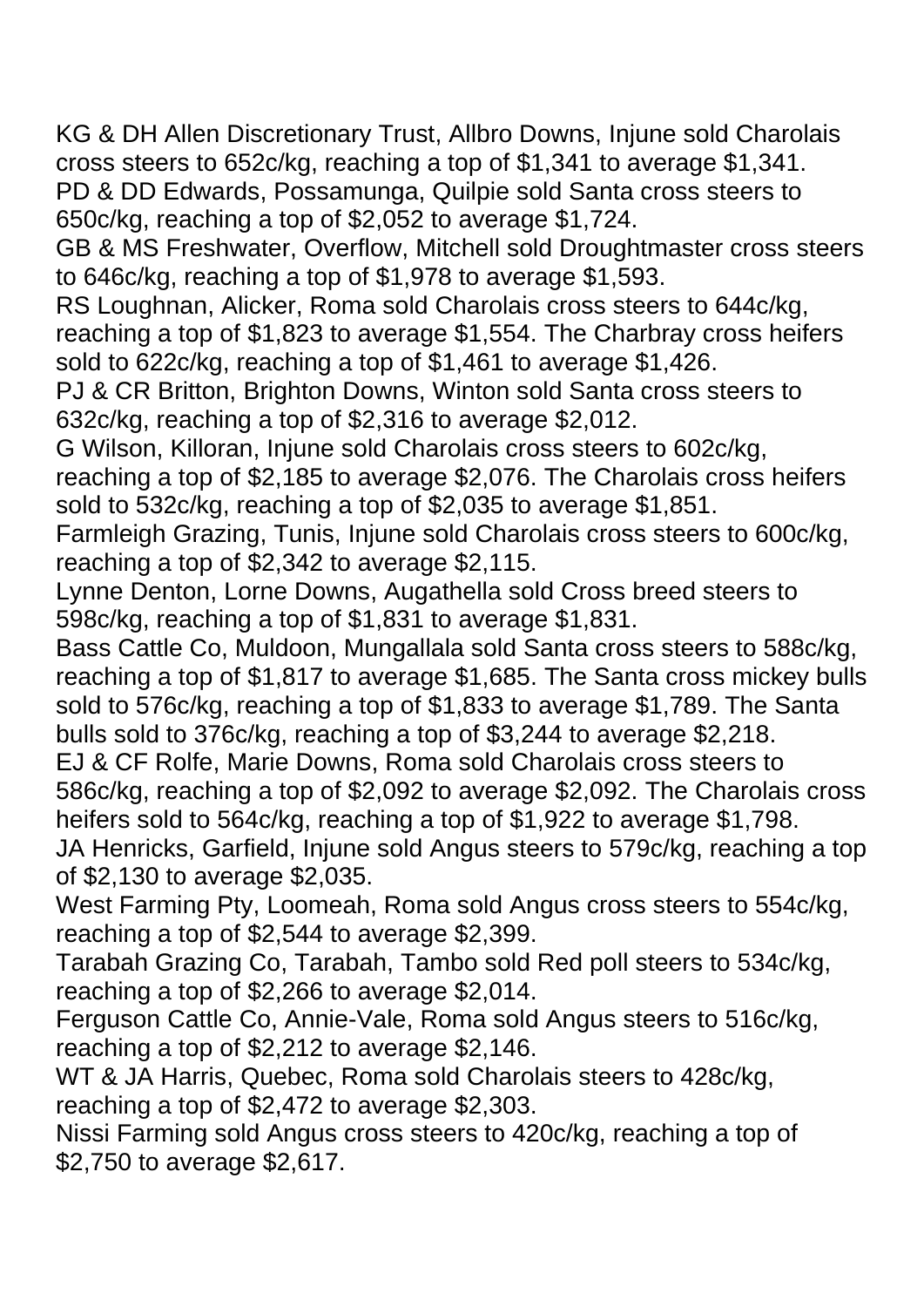Heifers under 220kg topped at 634c/kg and averaged 603c/kg, while heifers in the 220-280kg range topped at 616c/kg and averaged 559c/kg. Heifers in the 280-350kg range topped at 574c/kg, averaging 492c/kg. Heifers in the 350-450kg range topped at 546c/kg, averaging 431c/kg.

BM & ND Bauer, Arlington, Augathella sold Simmental cross heifers sold to 600c/kg, reaching a top of \$1,804 to average \$1,663.

WJ & EC Groat Family Trust, Lorraine, Roma sold Droughtmaster heifers to 580c/kg, reaching a top of \$1,732 to average \$1,565.

SA & AJ McCutcheon, Fairfield, Roma sold Cross breed heifers to 560c/kg, reaching a top of \$1,870 to average \$1,787.

Maunder Pastoral Co, Benbow, Wallumbilla sold Charolais heifers to 542c/kg, reaching a top of \$2,063 to average \$2,063.

Maunder Pastoral Co, Benbow, Wallumbilla sold Charolais cross heifers to 522c/kg, reaching a top of \$2,008 to average \$2,008.

Cows in the 300-400kg range reached 362c/kg and averaged 278c/kg, while cows in the 400kg-500kg range reached 386c/kg and averaged 316c/kg. Cows over 500kg topped at 358c/kg, averaging 333c/kg.

Palmtree Grazing Co, Palmtree, Taroom sold Santa cows to 344c/kg, reaching a top of \$2,347 to average \$2,175.

CJ & R Jackson, Injune sold Santa cross cows to 340c/kg, reaching a top of \$2,010 to average \$2,010.

Roseharty Grazing Co, Koonong Downs, Muckadilla sold Santa mickey bulls to 638c/kg, reaching a top of \$1,749 to average \$1,617.

## *NEXT STORE SALE IS 31st AUGUST PJH SELL 1 st POSITION*